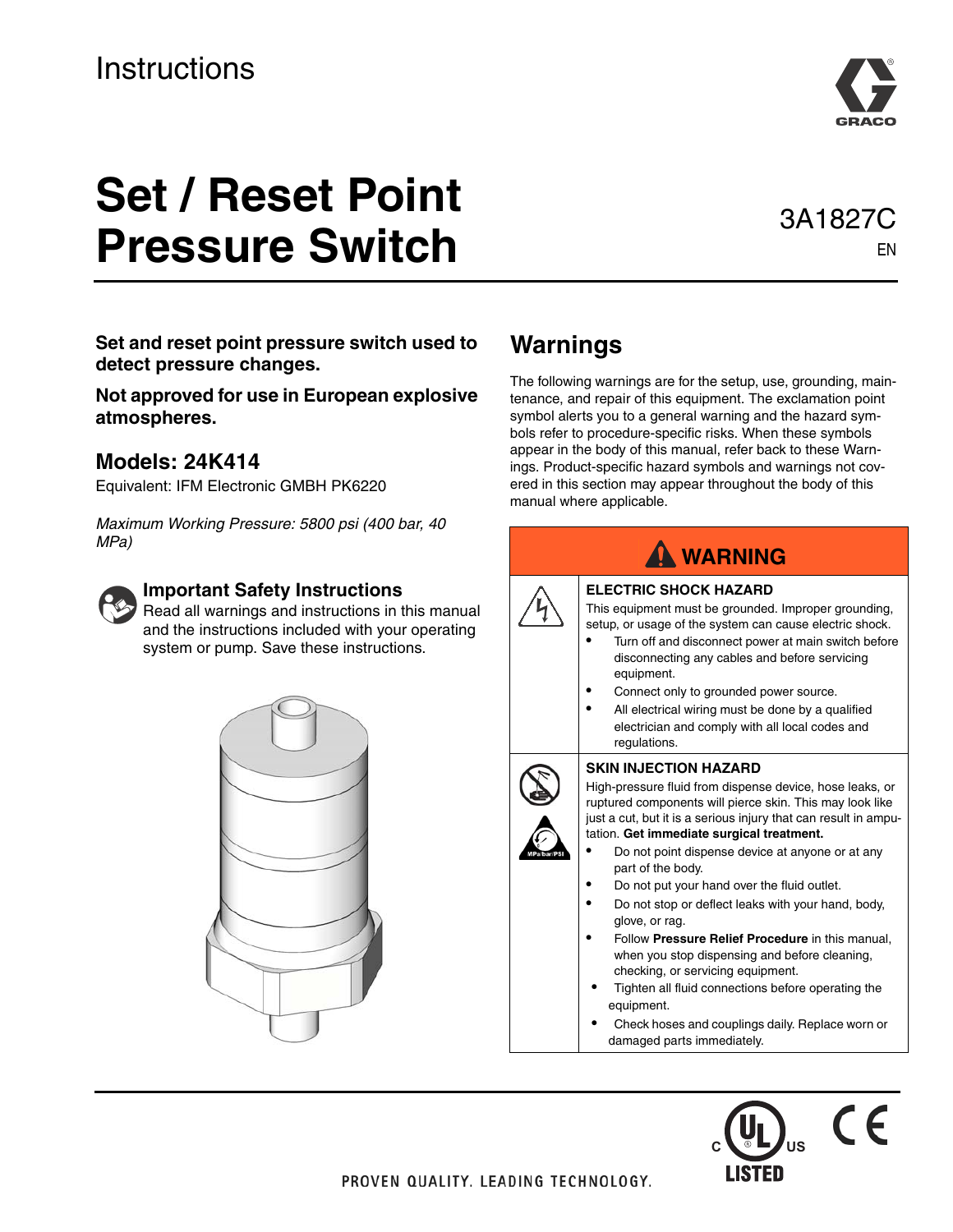## **Pressure Relief Procedure**



## **Installation**

#### *NOTICE*

- Electrical ratings must not be exceeded. Overload on a switch can cause switch to fail on the first cycle.
- Never exceed pressure limits. Unit can be operated up to maximum pressure on a limited basis (i.e., set-up, testing) but continuous operation must be restricted to the designated adjustable range. Excessive cycling at maximum pressure limits could reduce sensor life.
- 1. Disconnect power to pump.
- 2. Disconnect cable from switch.
- 3. If replacing a pressure switch on an existing installation, relieve pressure.
- 4. Locate unit where shock, vibration and ambient temperature fluctuations are minimal. Do not mount in ambient temperature areas exceeding 160°F  $(71^{\circ}C)$ .
	- Unit may be mounted in any position. However, if installation location results in frequent exposure to liquid it is recommended that the unit be mounted vertically with the pressure connection down.
- 5. Screw switch into manifold. Always use a wrench on pressure connection wrench flats.
- 6. Test unit before use.

## **Adjustments**

1. Rotate the top portion of switch (with the lock and unlock symbols) to align the unlock symbol with the two white arrows [\(FIG. 1\)](#page-1-0).



#### <span id="page-1-0"></span>**FIG. 1**

- 2. Adjust set point to the desired pressure setting. 2500 psi (172 bar, 17.2 MPa) is the factory default setting.
- 3. Adjust the reset point to the desired pressure setting. 500 psi (35 bar, 3.5 MPa) is the factory default setting.
- 4. Rotate the top portion of the switch to align the lock symbol with the two white arrows [\(FIG. 2](#page-1-1)).



#### <span id="page-1-1"></span>**FIG. 2**

5. Recheck set point and reset point and install switch according to installation instructions.

#### **Status LED's**

| <b>Steady Green</b><br>I ED | Power is supplied to pressure switch.                                          |
|-----------------------------|--------------------------------------------------------------------------------|
| Yellow LED turns            | When you reach pressure, yellow LED<br>lights. When pressure drops below reset |
| off and on                  | value, yellow LED turns off.                                                   |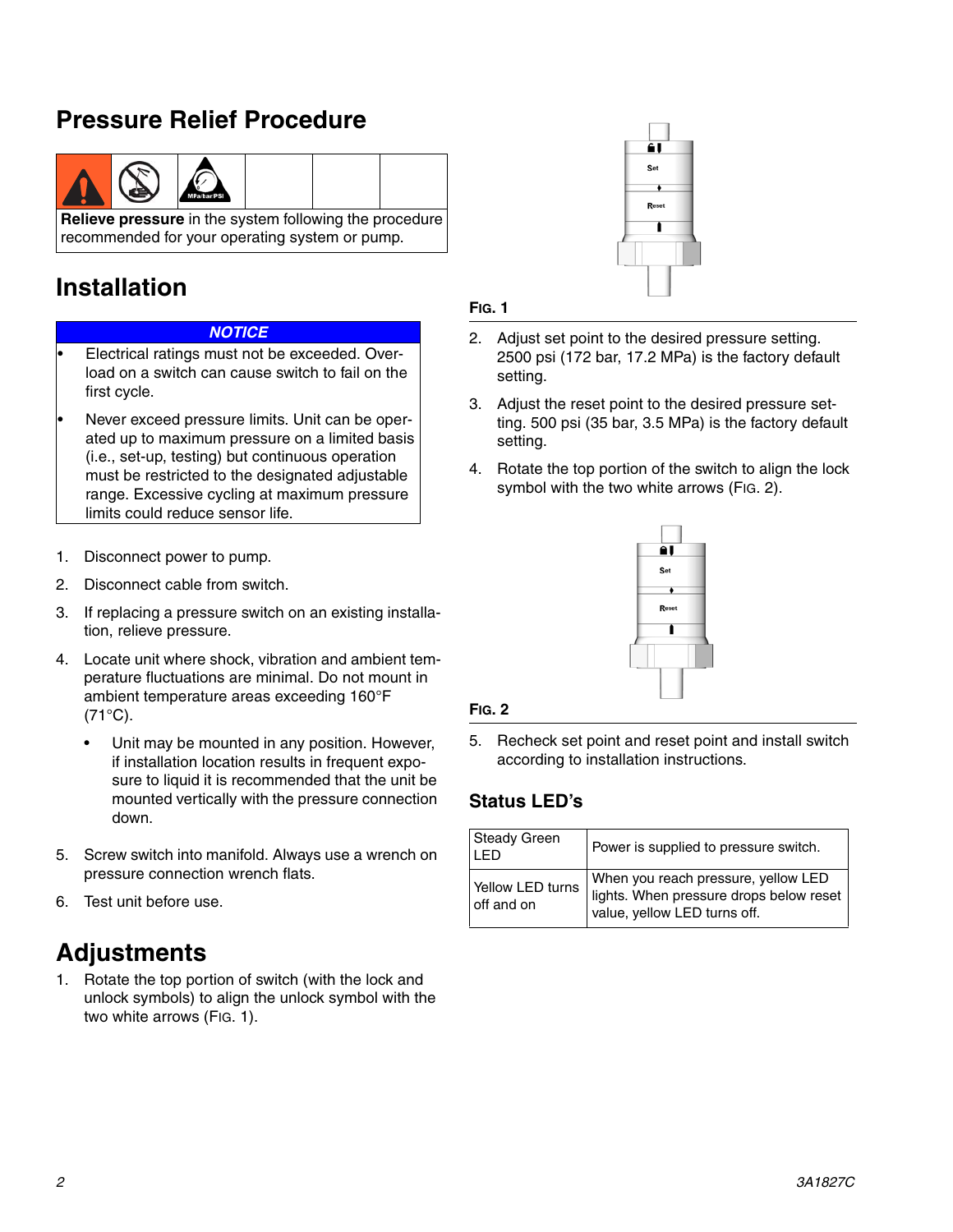## **Troubleshooting**



| Problem                                                                                     | Cause                                                                  | <b>Solution</b>                                                                                                                                |  |
|---------------------------------------------------------------------------------------------|------------------------------------------------------------------------|------------------------------------------------------------------------------------------------------------------------------------------------|--|
| In an injector installation only, pres-                                                     | Pressure switch is installed at the<br>wrong location                  | Verify pressure switch is correctly<br>installed - downstream from a bank of<br>injectors                                                      |  |
| sure switch activates before all injec-<br>tors fire                                        | Pressure switch is not set to a high<br>enough reset point             | Verify pressure switch is set suffi-<br>ciently high at a level above the firing<br>point of the injectors and within the<br>margin for error. |  |
| Another pressure switch or pressure                                                         | Pressure switch is installed at the<br>wrong location                  | Verify pressure switch is correctly<br>installed - downstream from a bank of<br>injectors                                                      |  |
| gauge on the system reads different<br>than the pressure switch                             | Pressure switch is not set to a high<br>enough reset point             | Verify pressure switch is set suffi-<br>ciently high at a level above the firing<br>point of the injectors and within the<br>margin for error. |  |
| After all injectors have reset, the<br>pressure switch does not deactivate                  | The Reset point is set too low                                         | Turn the reset point to a higher set-<br>ting. Then verify the system is func-<br>tioning correctly.                                           |  |
| The pressure switch seems to be<br>operating backwards                                      | Normally Open and Normally Closed<br>outputs not completing connection | Check the Normally Open and Nor-<br>mally Closed outputs and make sure<br>the proper connection is made.<br>Adjust connection as needed.       |  |
|                                                                                             | Grease soap has accumulated in the<br>sensing orifice.                 | $1_{-}$<br>Attempt to lower the pressure<br>switch set point to verify the<br>switch is not sensing any pres-<br>sure.                         |  |
| Power is supplied to the pressure<br>switch but the switch is no longer<br>sensing pressure |                                                                        | After verifing the pressure switch<br>2.<br>is not sensing pressure, remove<br>the switch from the port.                                       |  |
|                                                                                             |                                                                        | Using a non-metalic tool, clean<br>3.<br>out the sensing orifice.                                                                              |  |
|                                                                                             |                                                                        | Reinstall the switch in the port.<br>4.                                                                                                        |  |
|                                                                                             |                                                                        | 5.<br>Retest.                                                                                                                                  |  |